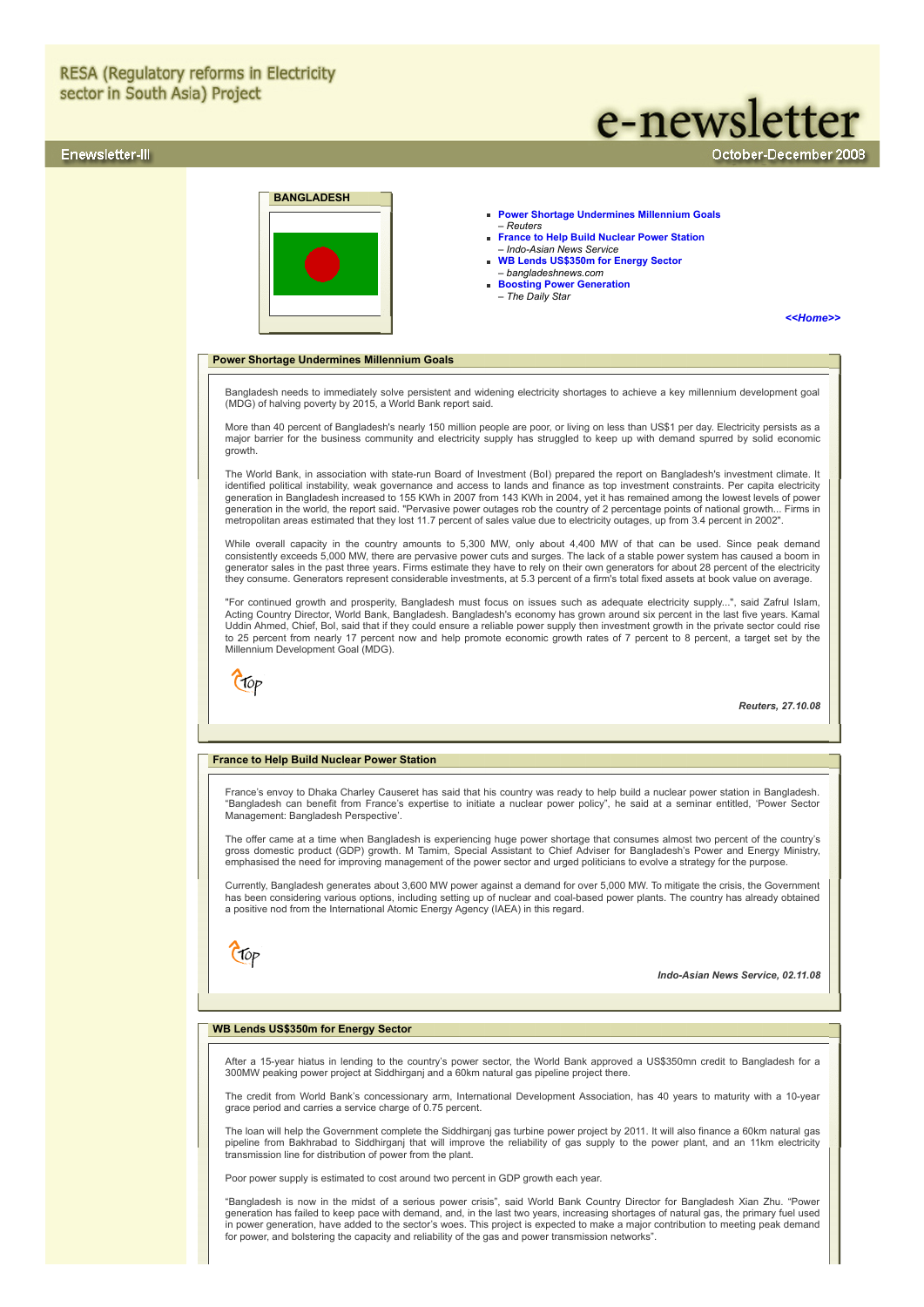The project will also help strengthen the institutional capacity of three implementing agencies: Gas Transmission Company Ltd, Electricity Generation Company of Bangladesh, and Power Grid Company of Bangladesh.

"This includes environmental and social impact management, and measures to bolster corporate governance, address corruption risk, and assure good procurement and financial management practices", said Alan Townsend, Senior Energy Specialist and Task Leader for the Project.

According to a World Bank Press Release, while Bangladesh has posted economic growth averaging over six percent in the past five years, inadequate infrastructure, especially unreliable power supply, remains a significant constraint on growth. Manufacturers, surveyed in the World Bank's most recent Investment Climate Assessment, estimate that power shortages cost them around 12 percent in lost sales on an annual basis.

The World Bank had stopped energy sector lending in Bangladesh as the country failed to fulfill several of its conditions including reduction of systems loss to a certain level and performance improvement. The lending was also stopped to push Bangladesh to open up the energy sector for private sector.

Earlier in 2008, a World Bank report on this loan said investment has lagged for years while recent power and gas sector master plan<br>identified a need for investment of greater than two percent of the GDP or about US\$1.5bn few years has been only about one-third of that level.

The World Bank has set a number of conditions for investing in the country's power sector: procurement of privately financed power,<br>institutional strengthening of Bangladesh Energy Regulatory Commission, corporatisation of strengthening the Rural Electrification Board, and stabilising the finances of the Bangladesh Power Development Board.

 $C$ fop

*[http://bangladeshnews.com,](http://bangladeshnews.com/) 02.11.08*

### <span id="page-1-0"></span>**Boosting Power Generation**

Over the last three years I have used my column more than once to highlight the absence of an efficient and affordable power supply in our country. I have reiterated that this factor is essential for rapid, sustained economic growth and poverty reduction.

In this context, my attention was drawn recently to an article entitled "Effective Management in Power Sector and its Implication for<br>National Security" by Commander Mahmudul Huq Choudhury (published in the NDC Journal, Vo made by Tatiana Nenova, Senior Economist and Co-author of a recent World Bank report on 'Power Supply Situation in Bangladesh'.

Both authors have underlined the close association between the availability of reliable, uninterrupted power supply, and reasonably priced electricity with industry, commerce and the attaining of socio-economic potential and decent living standards. It is also generally<br>agreed that the country has not only inherited a weak power generation and distribu leadership, over-centralisation, corruption and greed. It has also been noted that the countrywide system is characterised by heavy system losses (theft) and poor revenue collection. Quite correctly, the World Bank feels that electricity shortages remain a critical<br>barrier to growth and private investment and a source of major expense for productive se pharmaceuticals.

Bangladesh's per capita electricity generation is one of the lowest in the world, and official figures put household access to electricity at slightly over 44 percent (2005). Demand for power has always outstripped supply and generation through normal methods and has been unable to keep pace with requirement. The current net generating capacity is about 4120 MW as against an installed capacity of<br>over 5000 MW and peak demands of up to 4832 MW. Interestingly, Nenova has also pointed out has meant that reported losses arising out of a poorly performing electricity grid are seriously understated.

Private participation in the production of power has been encouraged by the Government but has failed to really take off due to bitter recrimination, primarily on the tariff issue and problems related to planning policy, and institutional and operational levels. Adverse impacts due to this persistent shortage of power supply have resulted in "demonstrations, strikes, violence, low production, and in some cases closure of industries".

In the era of globalisation, there are few issues that better demonstrate the confluence of politics and business than energy. From<br>fuelling the economies of rich countries to driving economic development in poor ones, it Consequently, ensuring the safe supply and distribution of energy should be an important part of strategic state policy. In this regard, the best way forward in meeting the challenges confronting the energy infrastructure should be a constructive engagement between the private and the public sectors.

Unfortunately, in Bangladesh, till now, political will has been lacking in charting out a meaningful perspective plan for such a partnership in the energy industry – both through the use of fossil fuel (a clear and defined coal policy) and also alternative renewable<br>sources. Our present caretaker government has failed in this regard.

I have discussed the various facets of this exercise with academia, engineers and others involved (from the private sector) with both renewable energy and fossil fuel since being nominated as Chairman, Bangladesh Renewable Energy Society. It has been an interesting experience.

They have all agreed on one point. A true transformation of the energy system, making electricity production carbon-free through nuclear, renewables, carbon capture and storage and sifting transport and temperature control towards electric power would require massive investment. They also pointed out that there was no clear sign that the Bangladesh Government was really willing to take on the costs that such a transformation would involve. The current international financial crisis and lack of supply of new funds was also referred to in this regard.

However, I am an optimist and believe that we can overcome obstacles. It would be pertinent here to state that we should try to learn from China. That country's astounding economic growth has been accompanied by spectacular additions to its electricity generation. It added an estimated 100,000 MW in 2006 alone. By the end of 2008, 99 percent of its huge population will have access to electricity. China has managed to do this by moving towards nuclear power (six nuclear power stations are currently under construction) and other forms of renewable energy.

It is now the world's leading producer of photovoltaic solar panels and also its largest exporter. Those involved in this industry have<br>mentioned that China and Japan could have done more but are facing two constraints – a component in photovoltaic technology – and sufficient numbers of skilled contractors and technicians to ship and install the panels.

Well, we continue to hear from our geologists that we are rich in silicon (the Cox's Bazar coastline). If we can confirm that we have the basic material, the next step should be manufacturing of the panels and acquiring necessary technical training for rapid deployment. Promoting this sector as a part of clean energy could be achieved through international assistance and by the Climate Fund being set up to tackle the effects of climate variability.

It is time that our political masters take decisive steps towards the production of nuclear power. It will be costly and might take more<br>than six years to complete. The Three Mile Island accident in the US in 1979 and Ukra pariah status to this industry. Nuclear plants are, however, now seen as a way for countries to achieve energy security as shortages of uranium fuel are deemed less of a risk than shortages of oil and gas.

European countries as well as the US have started changing their stance in this regard. It has been reported that we are also thinking of having a nuclear facility that can produce 1000 MW of power. We meet the necessary international legal and safeguard<br>requirements. There is now no time to lose, given the fact that our gas reserves are in a poor state a (US\$8-10bn according to M Tamim, Special Assistant to the Chief Adviser for Energy and Power), if the potential is to be fully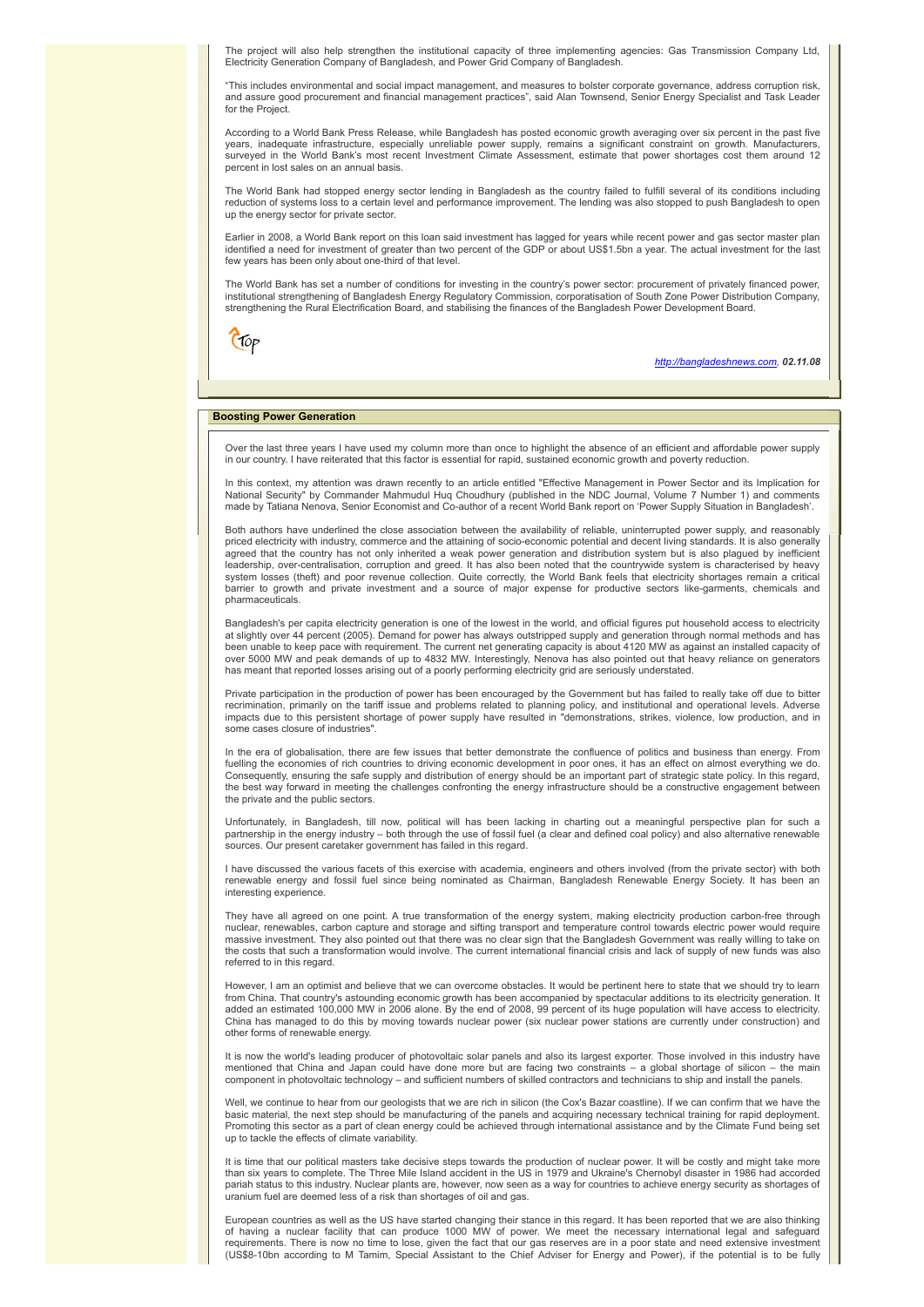extracted. We must move towards nuclear power generation, the sooner the better. This should be priority number one for the next political government.

Using wind turbines as a source of renewable energy could also be examined, particularly in the coastal areas. However, the intermittent nature of wind power is a drawback, as it will require the supply infrastructure being equipped with specialised technology to monitor and manage it. Unfortunately we are terribly weak in this area.

We need to sit down together – all the stakeholders and the important political parties – and agree on least common denominators regarding production, delivery and maintenance of grids. This is a crucial and serious bipartisan engagement that affects our national security. We must not fail in our efforts towards meeting the gap between demand and supply.

Clop *The Daily Star, 22.11.08* **NEPAL [India-Nepal Give Major Thrust to Power](#page-2-0)**  – *The Hindu* **[Power Shortage Darkness Rules in Nepal](#page-2-1)** – *nepalnews.com* **[India to Help Nepal Set up Power Trading Entity](#page-3-0)** – *The Hindu* **[Govt Confused about Hydel Growth](#page-3-1)** – *Kantipur Report [<<Home>>](file:///D:/KSH/Websites/RESA/RESA-Enews-III.htm)* **India-Nepal Give Major Thrust to Power**

<span id="page-2-0"></span>India and Nepal agreed to give a major thrust to partnership and cooperation in the power sector by taking up execution of major hydro power projects, transmission lines and export of power to Nepal to tide over shortage. The Indian side has also agreed to allow Power Trading Corporation (PTC) to pick up 30 percent stake in the newly formed PTC of Nepal. The balance would be held by the<br>Nepal Government and investors including private parties. This was decided at a bilateral meeti and Commerce Jairam Ramesh and visiting Nepalese Minister for Water Resources Bishnu Poudel.

Jairam urged Poudel to expedite the formalities for the 750-MW West Seti project to facilitate funding by the Asian Development Bank (ADB), which is keen to pick up a stake. The project is being developed by Snowy Mountain of Australia and the EPC contract has been given to a Chinese company. The Minister said PTC and the Nepal Electricity Authority had signed an MoU to export 60 MW from India to Nepal to help Nepal tide over shortage of electricity. India is now exporting around 50-60 MW. The additional export will start from December 2008.

The two sides also reviewed the progress of the 400 kV Muzzafarpur-Dhelkabar link that is being implemented by ILFS and the Nepal Electricity Authority. It is a 170-km link and will cost around Rs 200 crore and be essential for exporting power from Nepal to India by 2012-13. On his part, Poudel urged Jairam to impress upon Satluj Jal Vidyut Nigam Limited (SJVNL) to move faster in implementation of the 402-MW Arun-III project.

Poudel said a new Electricity Act would soon be passed by Nepal to set up an independent electricity regulatory commission, to encourage competition to the Nepal Electricity Authority and to instill confidence in foreign and private investors.

 $C$ fop

*The Hindu, 14.11.08*

### <span id="page-2-1"></span>**Power Shortage Darkness Rules in Nepal**

"We will construct the hydro power projects of about 10,000 MW to export within ten years to India. Exploitation of hydro power is one of the ways to make Nepalese prosperous. This resource must be utilised to make all Nepalese rich", thundered Prime Minister Pushpa Kamal Dahal inaugurating Okhaldhunga festival, 400 east of capital.

"I have already directed concerned ministries to give green signal to all investors who want to invest in the projects that are export oriented". When Prime Minister Dahal was addressing the crowd calling for more investment on hydropower projects, which aim at exporting (November 6), officials at Nepal Electricity Authority (NEA) were planning to publish harsh load shedding schedule, which will be implemented from November 2008.

"As the water recedes in the rivers, our power projects are now producing just half of their capacity. Since our projects are unable to meet the demands of all our customers, there will be 14 hours power cut from last week of November", said Sher Singh Bhat, Director<br>of NEA's System Operation. Although Prime Minister Dahal's party claims itself as a party Dahal's thrust is to export the power. Thanks to the new harsh schedule, many industries have already declared that they will shut down factories if the government does not supply adequate power. Due to power cuts, many workers have already been laid off.

### **Shortage of Power**

"As the water is gradually receding in the rivers and demands of power (especially at peaking period) is rising, we do not have any option other than to cut the power supply. We will publish the rescheduled load shedding", said Sher Singh Bhat. "Thanks to destruction of high-tension transmission line in eastern region due to flood, we are not in a position to import the electricity from India. As the water collection in Kulekhani reservoir is low due to short of rainfall compared to previous years, we are not in a position to produce the power as per the demand", said Bhat.

Experts argue that the present load shedding characteristics indicate that our shortage is only for a very short period. So we require additional generation capacity only to meet extreme peak demand. What Nepal requires now is power stations exclusively for meeting peak energy demand. Although Nepal's present demand is for peaking power, Nepal is going ahead to implement projects suitable for generation of base load energy to resolve the present power shortage crisis. Even if NEA suppresses the demand by adding few MW<br>in central grid, after few years the power deficit level will reach up. Arun III and Upper Kar foreign developers, are the best project to meet the peaking demand.

The country has identified short term hydropower development priorities that have not addressed our real requirements. Nepal presently needs additional capacity to meet extreme peak energy demand.

Experts argue that the schemes for generation of peaking energy are relatively inexpensive. However, the attention is now given to rely on hydropower for base load energy generation which costs high to meet short term energy demand. Nepal could have either propose diesel station or peaking hydropower. As the prices of diesel have gone up, hydro power could be best option.

The situation of Nepal is very contradictory. In a country reeling in load shedding, the politicians have been selling a dream by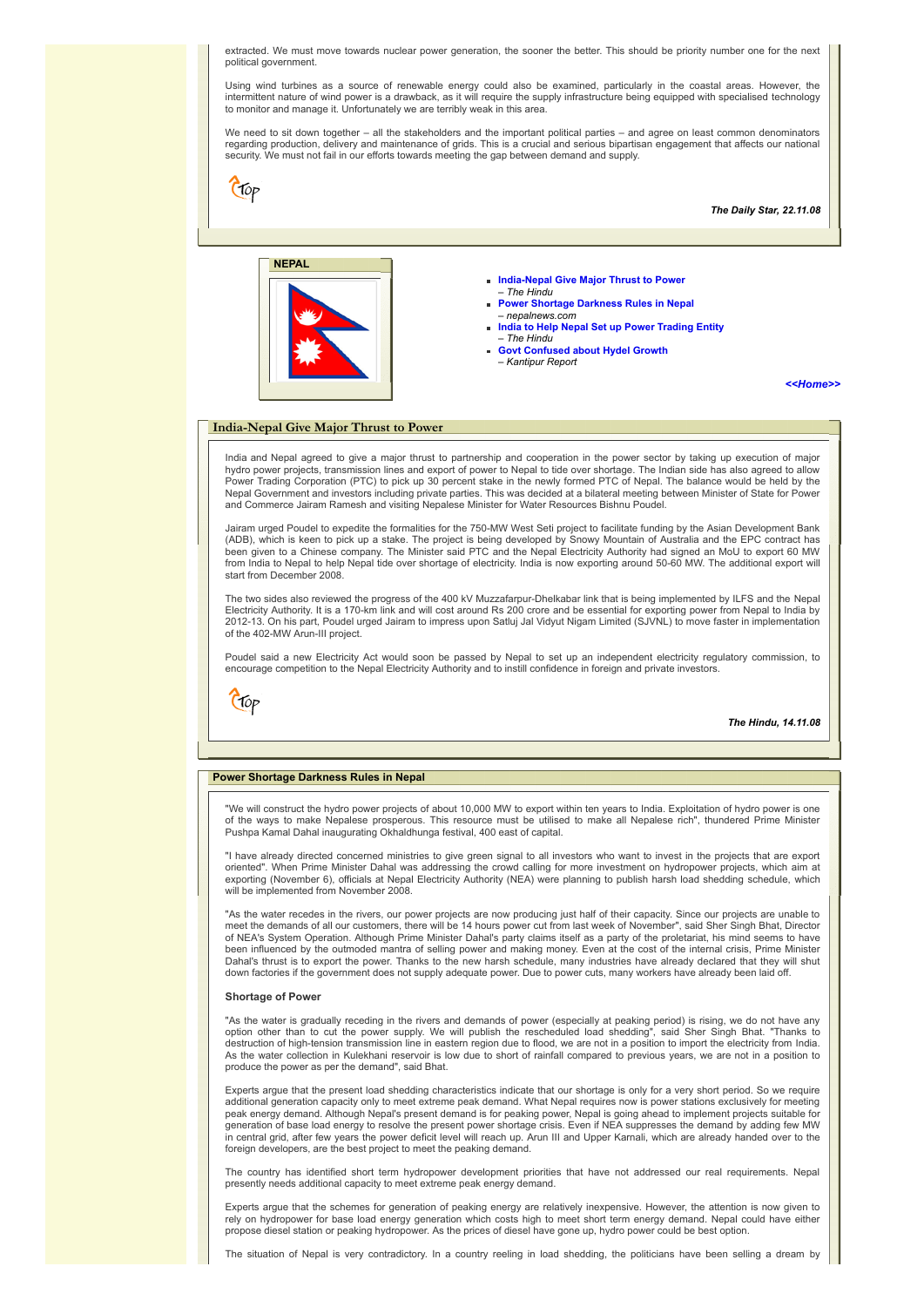promoting the idea to make Nepalese prosperous by constructing the export oriented projects, and there are virtually no projects which are under the construction for domestic use.

### **Completion of Middle Marsyangdi**

Although Middle Marsyangdi will add about 70 MW power to national grid, the power is not enough to meet the growing demand of the consumer. The next five years will be darker. As there is no new major project currently under constructions, the coming days for Nepal is going to be much more difficult. "Nepal's own problems are not the shortage of power but a shortage of vision and commitments. All the major political parties concur about the power export not a power for the local generation. For full two years, they have done nothing but talk and talk", said an energy expert.

The load shedding has not come out of blue as has a long history behind it. Soon after the scrapping of Arun III project in 1995, the countries overall power sector policy was virtually dysfunctional. By implementing the projects like Kali Gandaki A, Klimt, Bhote Kosi, Puwa and Chillime, the power crisis was somehow managed. As there was no big size project in the pipe line, the load shedding<br>became to reality. Nepal is among the few countries in Asia which started to generate hydro powe growth is too slow. In the last one hundred years, it added just 5 MW a year in its grid.

Instead of working on Nepal's own power shortages, it wasted two precious years approaching export oriented projects like Upper<br>Karnali and Arun III. The present Government is behaving no differently – chanting its new fou Pun, former Managing Director, NEA.

### **NEA's Capacity**

Although NEA's total power generation capacity is 619 MW, it will generate about 400 MW due to reduced water level during winter. The system loss estimated to be about 25 percent means the actual power supply is 300 MW or half of its total generation. As NEA's entire power supply is based on the run-of- the-river type projects, they cannot produce the firm energy all the time. Except Kulekhani<br>reservoir project, other rivers' energy production fluctuates according to the availab

Power import from India is the only option for the country. If the rehabilitation and reconstruction of high-tension line in Kosi completes<br>on time, Nepal may import about 110 MW of power. According to NEA, power and energ respectively in the review period. The system demand of 721.73 MW recorded on December 31, 2007, happened to be the peak power demand observed in Fiscal Year 2007-08.

The number of customers availing electricity service of NEA reached 1524610 which is an increase of 9.07 percent over that of previous year. Of the total customers, 95.66 percent belonged to the domestic category accounting for 40.52 percent of total energy<br>sales and 40.66 percent of total revenue. Industrial units, through representing only 1.67 economy is inevitable to hit Nepal, the new load shedding will add future woes.

"There are few critical issues that are very important to resolve the present power shortage problems. Are we paying the due attention to properly maintain the existing hydropower projects and strict adherence to dates earmarked for the completion of the projects under constructions? Have we explored all possibilities to expand the capacity of the existing hydropower projects at least cost and time to<br>significantly enhance the generation? Can the 309 MW Upper Tamakoshi project considered solve the present load-shedding problem? At present, the power demand is at the peak, whereas the capacity (KW) is greatly reduced (not necessarily energy KWh)", writes water resource expert Dr. Ananda Bahadur Thapa, in his article.

# **Future Projects**

NEA has already proposed some major projects to meet the growing power demand in the country. Upper Tamakoshi (309 MW9,<br>Raghughat (30 MW), Upper Trishuli – 3 A (60 MW) and Upper Modi 3A (42MW) are on different stages of de NEA, these projects are expected to be commissioned within five years. NEA is expected to add 525 MW power into the system.<br>Under the Chilime Hydro Power Company Sanjen Upper (11 MW), Sanjen (35 MW), Middle Bhotekosi (80 M MW) are planned. Similarly, under private sector, Kabeli A (30 MW), Upper Marsyangdi (50 MW) are to be commissioned by 2012. As there is uncertainty everywhere, nobody is certain that these projects will complete at proper time. The dispute of NEA with two major power projects Bhotekosi and Khimti has already sent wrong signals to the potential investors outside.

The global economic recession will have significant impacts on the foreign investment. In this scenario, Nepal's power crisis seems to be worsening further. Handing over two cheapest projects Upper Karnali and Arun III with firm energy generation capacity to export oriented foreign companies, the Government has revealed its priority towards the long run power policy.

"We are committed to construct the proposed projects in accordance with our schedule. As most of these projects have already<br>received the financial commitments from one or other companies, construction of the project seems hydroelectric project and Chameliya Hydroelectric (30 MW) are now under constructions", said Uttar Kumar Shrestha, newly<br>appointed Managing Director, NEA. Whatever the officials say about the power crisis, as long as polit identify their own priority; the county will have to live without power for a long time. The time has come now to decide which should get the first priority: projects for internal consumption or export?



<span id="page-3-1"></span>Ctop

### *[http://www.nepalnews.com,](http://www.nepalnews.com/) 14.11.08*

# <span id="page-3-0"></span>**India to Help Nepal Set up Power Trading Entity**

India has entered into an agreement with Nepal to help it set up a power trading entity, which the Himalayan nation has asked for to be able to export power, on the lines of Power Trading Corporation of India.

"An agreement has been reached....India will have a 30 per cent equity stake while the rest will be owned by Nepal", Minister of State for Power Jairam Ramesh told. Ramesh and Nepalese Water Resources and Power Minister Bishnu Paudel had met to discuss various issues of mutual interest.

"The Nepalese minister told me that his Government wants to end the monopoly of Nepal Electricity Authority by setting up a Nepal Electricity Regulatory Commission under a new law.... It is what we did here by enacting the Electricity Act of 2003", he said.

Ramesh said by setting up an electricity regulator, Nepal wants to introduce competition in the power sector and boost the confidence of investors. With Nepal set to become a power exporting country by 2013, India has decided to convert power transmission lines between the two countries from the present 66 KW and 132 KW to 400 KV.

"While today Nepal is buying power from India, by 2013, it would be India which would purchase electricity from Nepal", said Ramesh, adding that the transmission line improvement project will be implemented in the next two years at a cost of Rs 200 crore.

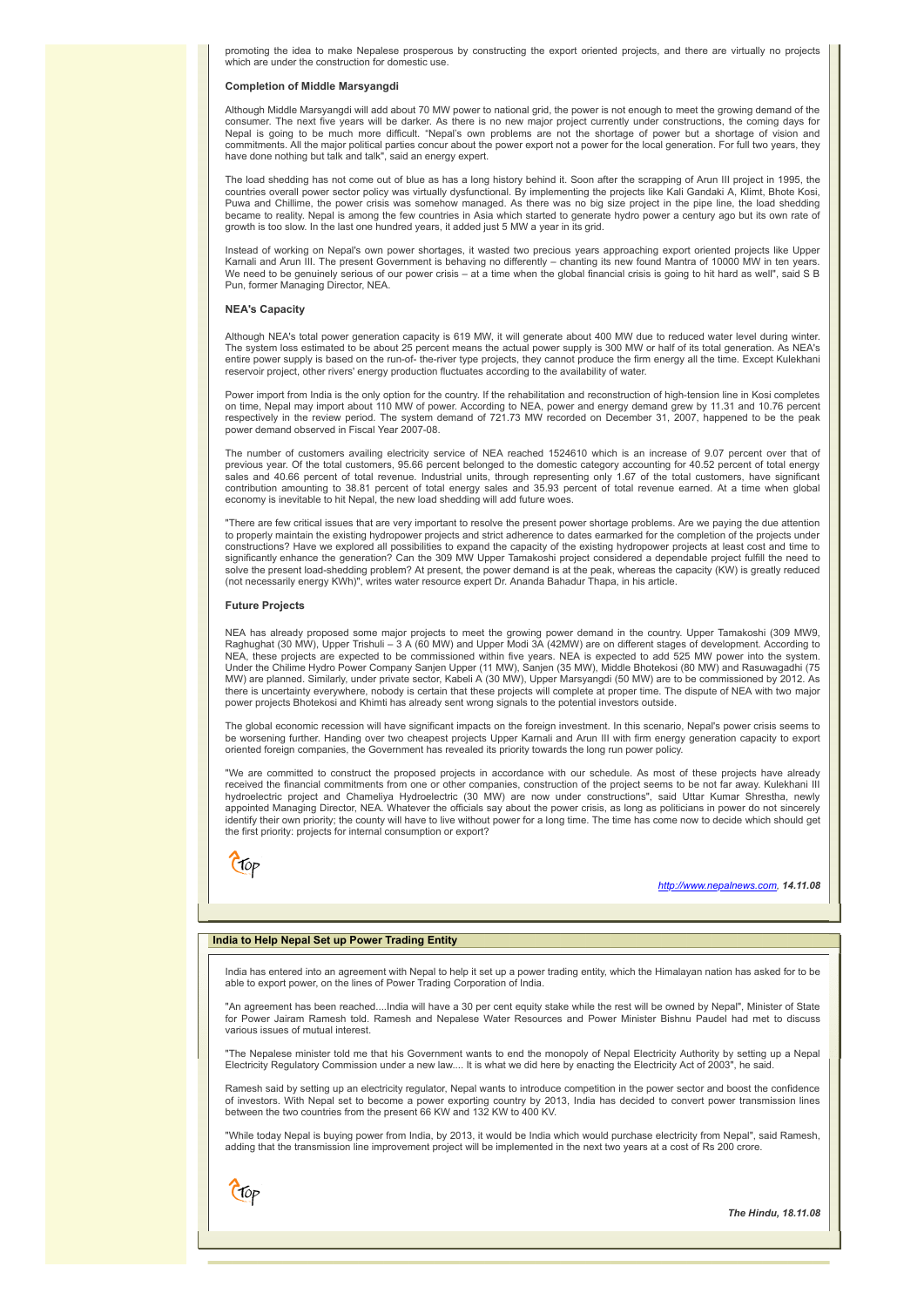Participants in a half-day seminar on 'Vision 2020: A Vision for Hydropower Growth' said that the Government was confused on how to achieve its goal of producing 10,000 MW of power within the next 10 years. The Government had prioritised the sector in its policy and programmes, and budget.

"The Government has failed to specify how the target will be achieved, which point to start from and where to end", said Gyanendra Lal Pradhan, Coordinator of Hydropower Development Forum of the Federation of Nepalese Chambers of Commerce and Industries (FNCCI).

But, Director General of the Department of Electricity Development Sriranjan Lacoul said that license had already been issued for the projects to produce about 13,000 MW so far. Pradhan said the Government was yet to take the first steps toward realising its goal although national consensus had been achieved on the fact that the development of the hydropower sector was critical for national development.

He said that the country's existing installed capacity of just 619 MW was too small against the rising demand of energy in the country. The demand for power reaches 720 MW in the peak season, according to NEA. However, Pradhan was optimistic about the progress.<br>"Much has been achieved over the last five years in the hydropower sector in terms of policy pri Banks which were mostly reluctant to invest in the sector, are now eager to pour investment into it, thanks to the growing realisation among them that their investment would be safe in the sector, Pradhan added.

In the hydropower symposium organised by FNCCI to find out ways to realise the target, its President Kush Kumar Joshi stressed on the need on the part of the Government to ensure an investment-friendly environment to attract local and foreign investment in the sector.

"The country's saving of about Rs. 200 billion would not be sufficient for generating the targeted power within the next 10 years", he added. Lauding the Government's policy of public private partnership (PPP), he stressed that action should also be directed toward taking the private sector into its confidence.

Reminding about the recent petroleum problems, he stressed that the country should be self sustained on energy. Minister for Water Resources Bishnu Prasad Poudel said that many foreign investors were interested in investing in Nepal and the Government would take appropriate decisions by preparing a transparent base. Mentioning the Government's policy of producing 10,000 MW of power within the next 10 years and electrifying all households of the country, Poudel said that the objective would not be met without attracting local and foreign investors.

He also said that the Government would shortly be announcing a package with short-term and long-term measures to address the problem of load shedding by announcing that the 'country is in an energy crisis'.

### **Entrepreneurs say power cuts will cost Rs 59b**

Entrepreneurs Monday said they expected load shedding to cause productivity loss to reach Rs 59 billion in 2008. Presenting a<br>working paper in a seminar on 'Vision 2020: A Vision for Hydropower Growth', hydropower expert a Pradhan said losses could reach Rs. 71.2 billon by 2010 if the situation was didn't change. He said that the country suffered a loss of around Rs 51.9 billion in productivity in 2007.

Concerning the losses power cuts have caused in various sectors, he suggested the Government provide NEA with a subsidy to<br>purchase power generated by the private sector above the power purchase agreement. The country prod in the dry season. With the 70 MW Middle Marshyandi hydropower project's completion, total availability of power in the country will reach 430 MW in the winter. According to experts demand during this period reaches 721.73 MW.



*Kantipur Report, 24.11.08*



- **BHEL to Install Thermal Sets in Rajasthan** – *Energy Business Review,*
- **[Directive to Install Dry Transformers](#page-4-1)**
- *The Hindu*
- **[Rajasthan Power Discoms Earn Record Revenue](#page-5-0)** – *The Hindu*
- **[A Biomass Gasifier System to Generate Electricity](#page-5-1)** *– Business Standard*

### *[<<Home>>](file:///D:/KSH/Websites/RESA/RESA-Enews-III.htm)*

# <span id="page-4-0"></span>**BHEL to Install Thermal Sets in Rajasthan**

Bharat Heavy Electricals Limited (BHEL) has won a Rs 9.9 billion contract from Rajasthan Rajya Vidyut Utpadan Nigam Limited (RRVUNL) for installing two thermal sets of 250MW each (Units 3 and 4) in Rajasthan, India as an expansion project of Chhabra thermal power station.

BHEL said that it is already executing a contract for setting up two units of 250MW each (Units 1 and 2) at Chhabra thermal power station in Baran district of Rajasthan.

Slated for synchronisation during the 11th Five-Year Plan, these units will add 12 million units every day to the grid on commissioning. added BHEL.

BHEL's scope of work in the present contract envisages design, engineering, manufacture, supply, erection and commissioning of steam generators and steam turbine generators and associated auxiliaries with controls and instrumentation system. The equipment for the project shall be supplied by BHEL's Haridwar, Trichy, Ranipet and Bangalore plants, while BHEL's power sector in the northern region will undertake erection and commissioning of the equipment.

*Energy Business Review, 02.10.08*

<span id="page-4-1"></span>**Directive to Install Dry Transformers**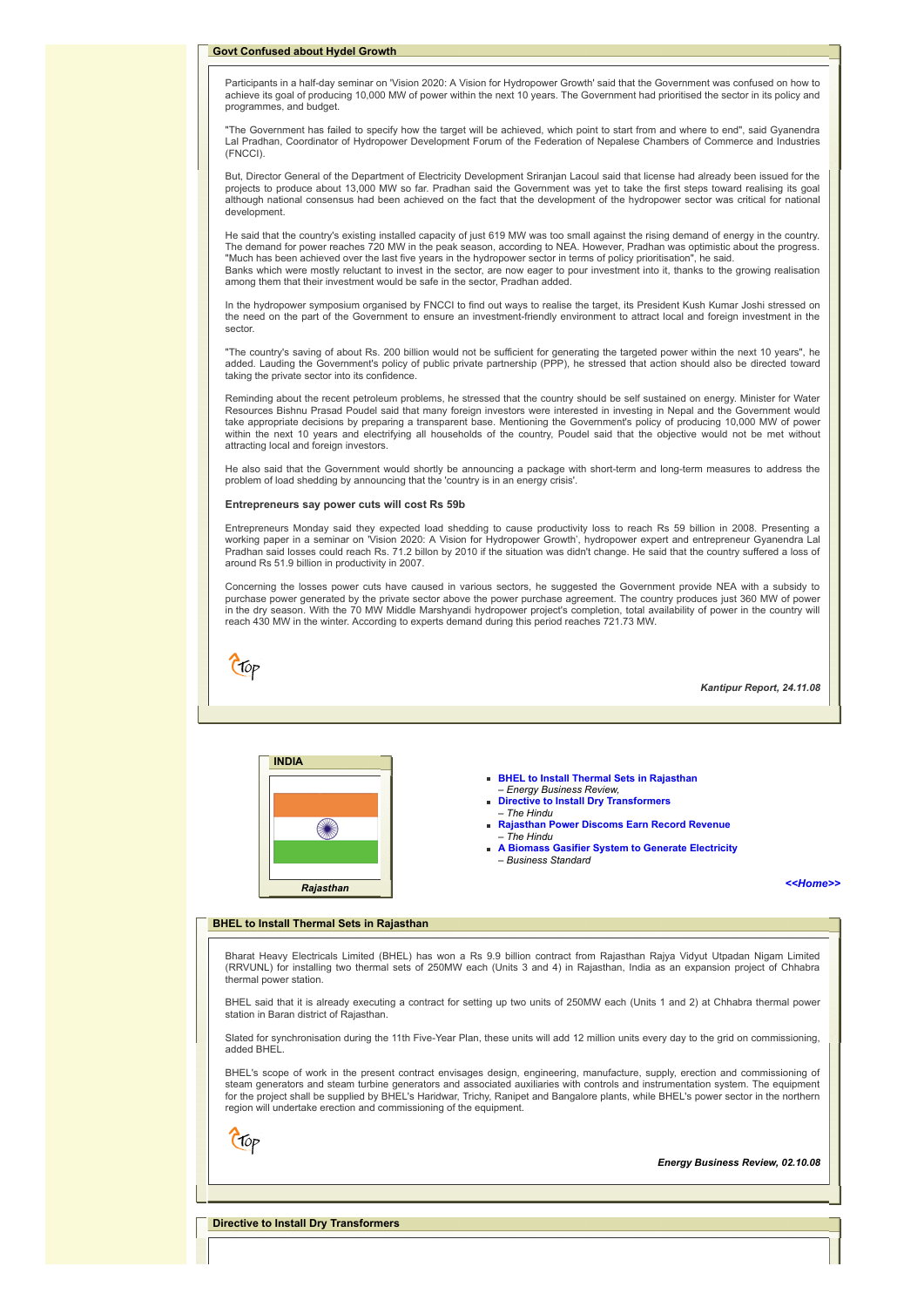The public sector Jaipur, Ajmer and Jodhpur power distribution companies in Rajasthan have instructed the owners of multi-storey residential and commercial buildings and cinema halls to compulsorily install dry transformers on the premises for supply of electricity.

The Chairman of the three Discoms, R G Gupta, said here that installation of wet transformers at clogged places on the ground floor in these buildings exposed them to the risk of mishaps. Gupta said new electricity connections at such places would be released only after ensuring that dry transformers along with fire-fighting equipment have been fitted.

Gupta said the Discoms had also noticed that the builders and developers were using transformers of low quality as a cost-cutting measure. "The use of these transformers leads to greater transmission losses", Gupta said.

 $C$ fop

*The Hindu, 23.10.08*

# <span id="page-5-0"></span>**Rajasthan Power Discoms Earn Record Revenue**

The three public sector power distribution companies in Rajasthan have set a record by earning revenue worth Rs 916 crore till October 2008, which is stated to be Rs 150 crore more than the revenue earned during the corresponding period in the previous financial year.

The Chairman of the Jaipur, Ajmer and Jodhpur power discoms, R G Gupta, said here that the record revenue earnings had been achieved as a result of a significant reduction in the transmission and distribution losses, improvement in electricity supply and good financial management.

The Jaipur discom had the highest share in revenue generation by earning Rs 405 crore. The three discoms had together earned Rs 765 crore till October during the previous financial year, with the Jaipur discom contributing 60 percent of earnings by netting Rs 320 crore. Gupta said the revenue earnings of the three discoms in April 2008 amounted to Rs 562 crore and they shot up to Rs 718 crore by September 2008.

 $C$ fop

*The Hindu, 05.11.08*

# <span id="page-5-1"></span>**A Biomass Gasifier System to Generate Electricity**

In order to generate multiple applications of electricity out of agricultural waste, a villager in Rajasthan has developed a biomass gasifier system, to convert agriculture waste into electrical power. The system used for converting the biomass into producer gas which is used as a fuel in running diesel engine, can be useful for application mainly to operate the pump sets in remote fields and houses for lifting water, to operate saw machines, flour mills and to generate electricity for domestic uses.

Ahemdabad-based Society for Research and Initiatives for Sustainable Technologies and Institutions (SRISTI) has extended a support worth Rs 10 lakh to the innovator, Rai Singh Dhaiya. "About 20 kgs of dry bio-waste can run an engine of about 30HP for an hour and<br>the innovator is supplying 25, 35 or 50 HP DG Set (with used engine and alternator) at abo Innovations Augmentation Network (GIAN) North.

The biomass gasifier system comprises an updraft gasifier surrounded by water jacket, a gas cleaning cum cooling train (in two stages) and a modified engine which does not need diesel/petrol. The producer gas containing tar and char is passed through filter cum cooler. The clean and cool gas is passed to second stage of filter having various size of grits arranged in specific manner. The tar and char free gas is passed to engine through mixing chamber. Ratio of air to producer gas is adjusted by hearing the knocking. The bio-waste may include agricultural residues, wood chips, straws etc. which in turn can be used to run an engine, stoves and furnace.

On an average wood requirement is 1 kg/kw-hr. Initial cost of 10 kW, 25 kW, 30 kW and 35 kW biomass gasifier system is Rs 1.25 lakh, 2 lakh, 3 lakh and Rs 3.25 lakh respectively. Besides the productive use of agricultural waste, the system reduces the dependency of diesel etc to run the generating set and can run in the absence of electricity or power cut. Currently, SRISTI has helped the innovator apply for patent.

While SRISTI has been scouting innovations by farmers, artisans and women at the grassroots level, GIAN scales up innovations from the database of the National Innovation Foundation (NIF), which was set up by the Department of Science and Technology.

|                                    | <b>Business Standard, 27.11.08</b>                                                                                                                                                                               |
|------------------------------------|------------------------------------------------------------------------------------------------------------------------------------------------------------------------------------------------------------------|
| <b>INDIA</b><br><b>West Bengal</b> | • Solar Power Plant on Anvil<br>- Your Renewable News<br>WBSEDCL Aims Rs 7,500 cr Business in 2008-09<br>- Business Standard<br>Land Acquisition Fears Hit Power in Bengal<br>- Live Mint<br>< <home>&gt;</home> |

# <span id="page-5-2"></span>**Solar Power Plant on Anvil**

West Bengal Green Energy Development Corporation (WBGEDC) has invited "expression of interest"" from various developers for setting up a roof-top solar energy harvesting mechanism.

"The corporate houses or commercial buildings with roof top area more than 50,000 sq ft would be eligible for submitting an application", said SP Gon Chowdhury, Managing Director, WBGEDC. He said that corporate houses with 50,000 sq ft or more roof top area can set up "high efficient"" solar power plant capable of generating 250 KW of power. He said Wipro has already expressed interest for setting up the proposed solar power plant.

The corporate houses would be able to sell power to different state power utilities at Rs 11 per unit as per the State Electricity Regulatory Commission (SERC). He said the WBGEDC has already spoken to different power utilities like CESC, West Bengal State Electricity Distribution Corporation (WBSEDC), and DPL. All these power utilities have agreed to buy solar power from the corporate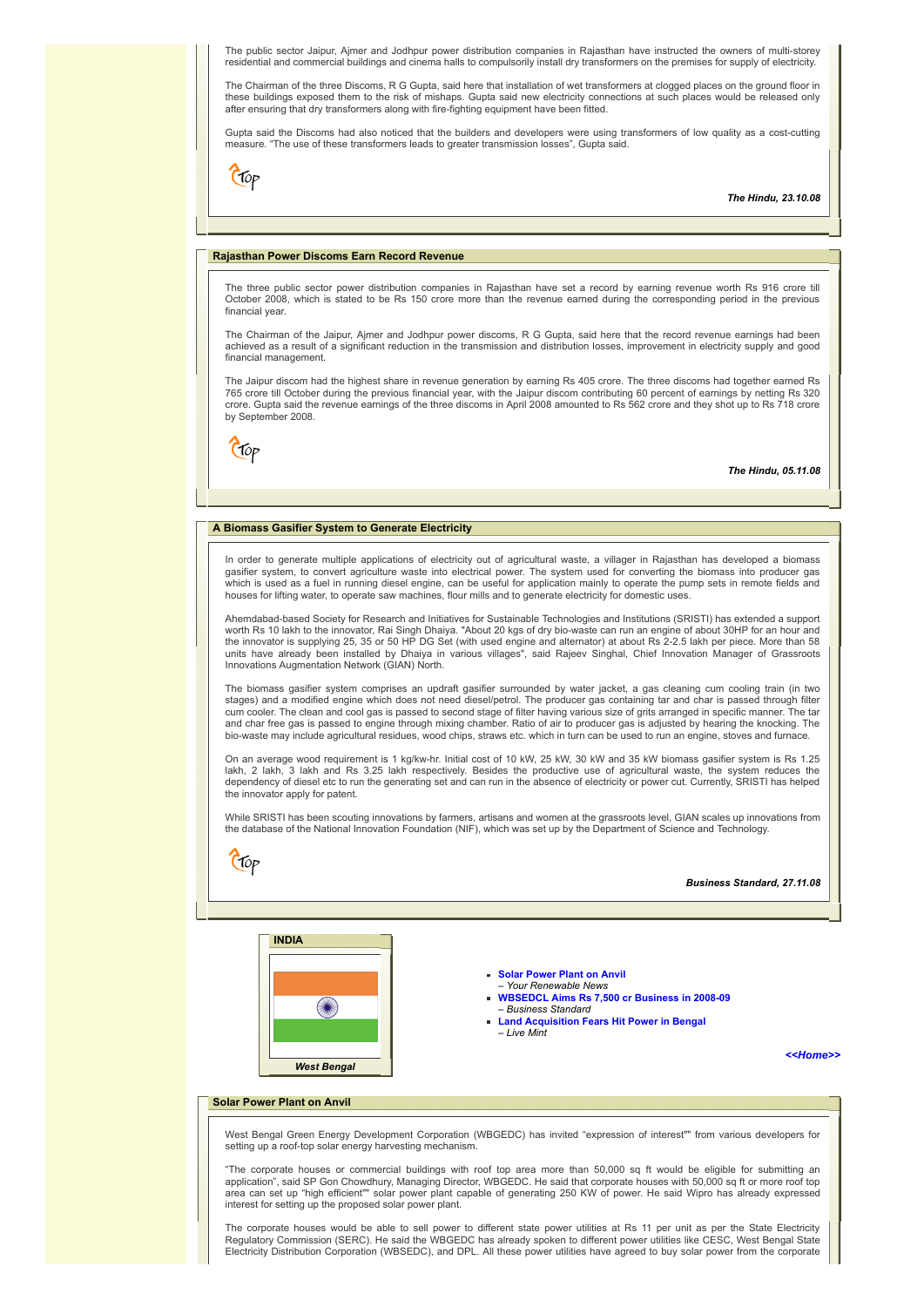houses. They would be providing the solar power generated to the grid with the help of a transformer. A metre would be fitted to record the total amount of transmission and accordingly the corporate houses would receive the 'preferential' tariff.

He described this as "win-win" situation for the corporate houses as they would be entitled to tax benefits and can also ask the United Nations Framework on Climate Change for Carbon Credit. But prior to the application, the corporate houses would have to take post country clearance from ministry of environment and forest.

Gon Chowdhury said that the power utilities would be benefited as it is mandatory for them to buy 10 percent renewable energy by 2012 as per Renewable Energy Port Folio (RPF) standard.

 $C$ fop

### *Your Renewable News, 13.11.08*

# <span id="page-6-0"></span>**WBSEDCL Aims Rs 7,500 cr Business in 2008-09**

The West Bengal State Electricity Distribution Company (WBSEDCL) today said it was aiming at total revenue of Rs 7,500 crore and a surplus of between Rs 500 and Rs 600 crore during the current fiscal. We had achieved revenue of about Rs 6,500 crore and earned a surplus of Rs 131 crore during 2007-08. In 2008-09, the total revenue is expected to be Rs 7,500 crore with a surplus of Rs 500 to Rs 600 crore, if coal supply to power plants remains smooth", WBSEDCL Chairman M K De said here.

Interacting with the members of the Merchant Chamber of Commerce, De said the projected power export could have been possible then the profit would have been another Rs 400 crore more. The West Bengal State Transmission Company posted a profit of Rs 78 crore from revenue of Rs 436 crore. The company was projecting a turnover of Rs 446 crore during 2008-09.

"We have been able to export only 895 million units as against projection of over 5,000 million units during 2007-08. This is due to<br>failure of the new power plants commissioned during the year", De said. During the year,

Owing to failure to meet the targeted export due to commissioning of new plants and shortage of coal, WBSEDCL has slashed power export projection to 2,600 million units. "Given the coal supply situation, we do not hope to meet even this target", De said.



### *Business Standard, 27.11.08*

## <span id="page-6-1"></span>**Land Acquisition Fears Hit Power in Bengal**

At least six projects in West Bengal aimed at expanding the power distribution network have been stalled because farmers, fearful that their land would be seized, have not let a state-owned utility company erect transmission towers on the plots they own.

At stake is the development of Rajarhat town – an extension of Kolkata – where a large number of real estate firms are building highend condominiums and information-technology parks and the Tata Group is constructing a cancer hospital, and that of the Dankuni-Shaktigarh industrial belt which straddles the districts of Hooghly and Burdwan. Unless transmission cables are installed within a few months, the construction of properties at Rajarhat would have to stop, real estate developers say.

"We do not need to acquire land to erect towers. There is, in fact, no provision for land acquisition under the Electricity Act", said Moloy De, Chairman of the West Bengal State Electricity Board, which controls the state's power generation and distribution companies. "We have never faced this problem before. It's always been so easy".

Typically, the West Bengal State Electricity Transmission Company Ltd – a government-owned firm that distributes power to seven million consumers across the state except in Kolkata – issues notices to the public indicating the plots on which it plans to erect towers. Owners of those plots are entitled to crop compensation if the crop is damaged during erection of the tower.

"Typically, people would haggle for compensation, even if crop wasn't damaged, but now they would not even let us go near their<br>fields. So even ground surveys have become impossible", said an official of the State Electric of anonymity because he isn't authorised to speak to the media. "The police are reluctant to help, and political parties, which earlier wouldn't oppose erection of towers, are now up in arms wherever we go", he added.

Not having anticipated the problem, the state electricity board has already spent at least Rs 300 crore to build six substations – which reduce the voltage and transmit electricity for domestic and industrial consumption – but cannot connect them to the main grid. One<br>such is the 132KV Rajarhat substation, which was built to distribute up to 250MW of power and offices.

The Ambuja Realty Group, which is building a number of properties in Rajarhat, has been hit hard. Its Ujwala Apartments project, with capacity to house around 450 families, is ready for possession, but does not have power supply. So far, only 40 families have moved in, and the real estate developer is running diesel generators to supply power to these flats.

The Tata cancer hospital in Rajarhat is expected to be launched in the next five to six months. Around the same time, Ambuja Realty's 450,000 sq. ft mall and a 150-room five-star hotel are expected to be ready. But the government might not be able to start supplying power to Rajarhat before these projects are ready.

"We had expected the infrastructure to be ready (by now)…we had to find a solution for the people who have moved in, but it's an additional burden", said Harsh Vardhan Neotia, Chairman of the Ambuja Realty Group. Almost all real estate projects in Rajarhat are<br>behind schedule by at least six months. Demand for housing has slowed, but more importantl their properties to be ready before the power lines have been installed. "We are doing our best to build a consensus among locals across the state", said De of the SEB, but he is not sure when the stalled projects could be restarted.



*Live Mint, 01.12.08*